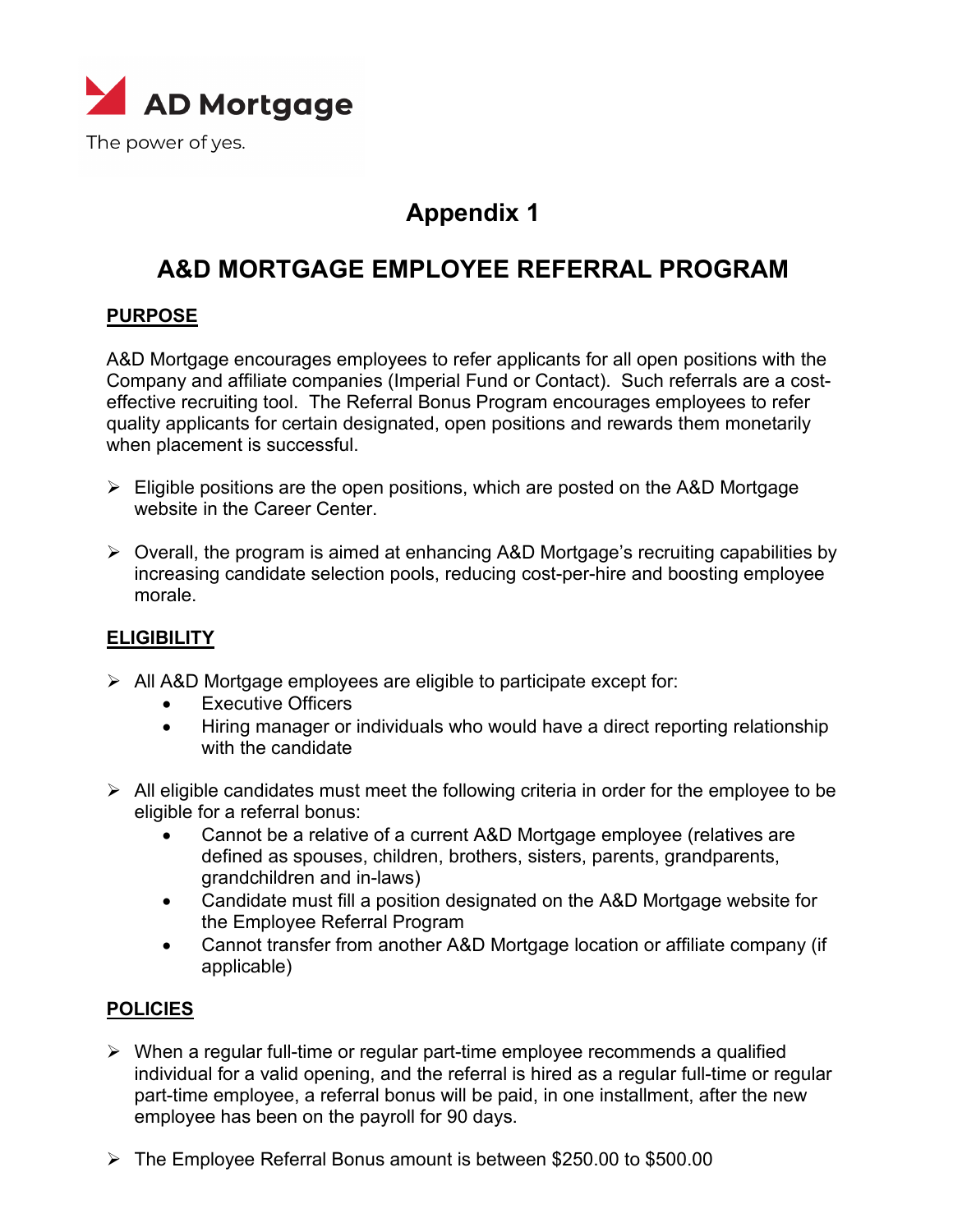

The power of yes.

- $\triangleright$  Referral bonuses are normally paid on the first full pay period after the qualification period has ended. Applicable taxes will be deducted.
- $\triangleright$  Both the employee who made the recommendation and the employee who was hired must be employees of A&D Mortgage at the time the bonus payment is due. An employee who is on leave or temporary disability at the time the bonus payment is due will have any bonus payment deferred until the employee returns from the leave of absence.
- $\triangleright$  The referring employee must submit the referred candidate's resume along with the A&D Mortgage Employee's Referral Bonus Program Form to the HR Department or other designated official of the Company with the open position via e-mail or regular mail.

*The bonus amount and eligibility factors are subject to change based on* A&D Mortgage*'s business needs, as circumstances dictate.*

A&D Mortgage *is an Equal Opportunity / Affirmative Action Employer. We welcome and encourage diversity in our workplace.*

A&D Mortgage *reserves the right to modify, amend or terminate this plan, at any time, for any reason.*